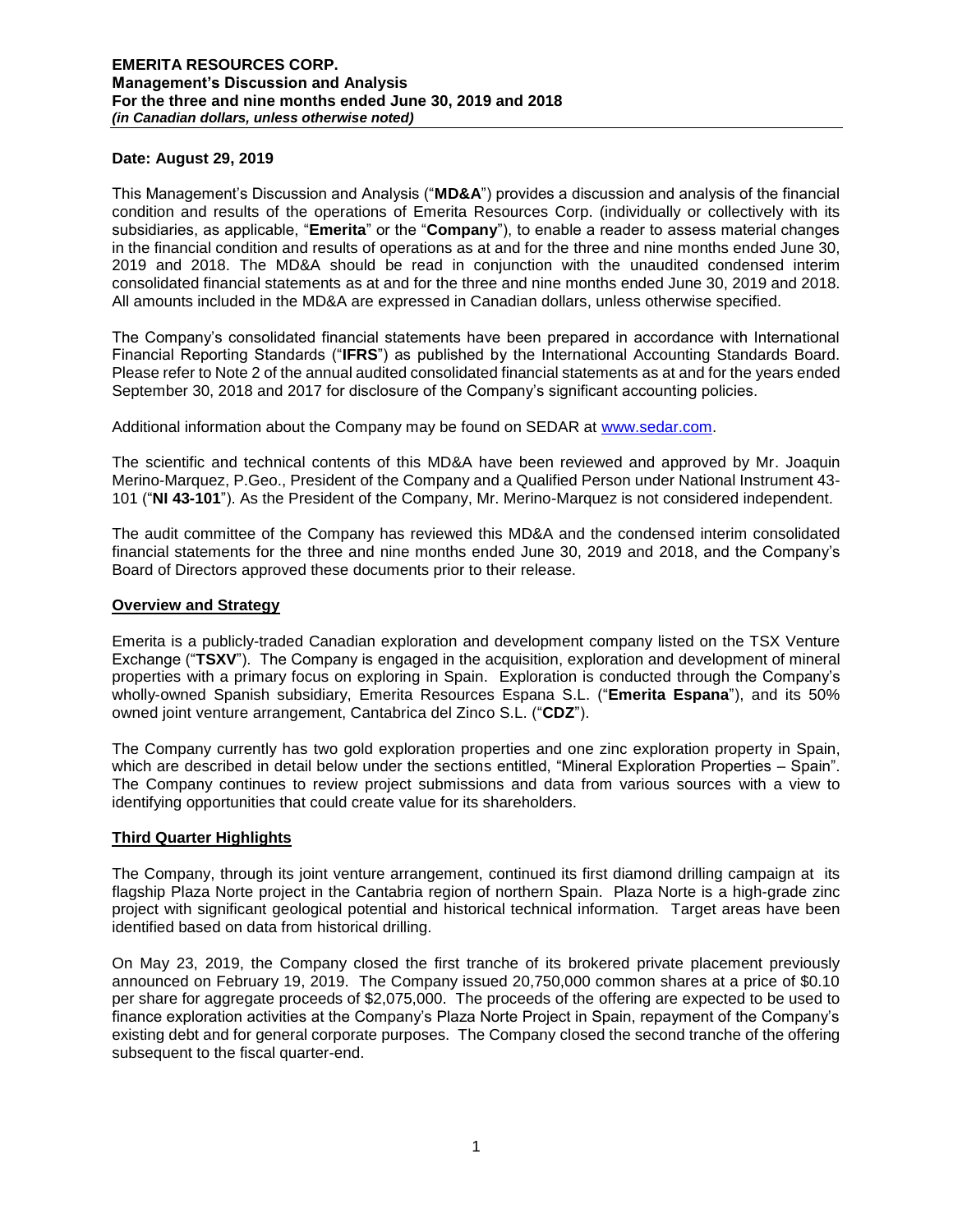### **Summary of Properties and Projects**

#### **Mineral Exploration Properties – Spain**

The Company has interests in one zinc property and two gold exploration properties. The three properties are (i) Plaza Norte, located in the Reocin Mining Camp in Cantabria, northern Spain (ii) Las Morras, located in the Extremadura region, Spain, and (iii) Sierra Alta, located in the Asturias region in northwestern Spain. Each of the properties is comprised of exploration permits that were issued by the Cantabrian, Extremadura, and the Asturian regulatory authorities, respectively.

### *Plaza Norte Property – Description*

On October 26, 2017, the Company, along with its Spanish joint venture partner, Aldesa, was awarded exploration concessions for 120 claims comprising 3,600 hectares in the Santillana Syncline (the "Plaza Norte Project"), through the public tender organized by the government of Cantabria. The rights to the Plaza Norte Project have been granted for an initial term of three years, with the option to renew.

The Company participated in the tender process through a joint venture company, CDZ, of which the Company owns a 50% interest. The remaining ownership interest is majority held by the Aldesa Group of Companies ("Aldesa"). Details about Aldesa can be found at [www.aldesa.es.](http://www.aldesa.es/) Aldesa is a specialized infrastructure construction group with over 40 years experience in the construction industry in Spain and internationally. Emerita and Aldesa formed a joint venture for the purpose of participating in the exploration and development of the Plaza Norte Project. Under the terms of the joint venture, the parties will be equally represented on the board of directors of CDZ and Emerita will be the operator of the board-approved exploration programs.

The Plaza Norte Project is in the Cantabria Region, northern Spain, in the Reocin mining district. The Cantabria region is characterized by first world infrastructure including an industrial port and an excellent rail and road network. The Reocin mine is a past producing zinc mine and among the richest zinc mines in the world.

### *Plaza Norte Property – Outlook*

CDZ has received all permits and has initiated the exploration program. The drilling program is focused on evaluating high-grade Mississippi Valley type zinc-lead mineralization in the past producing Reocin mining camp. The program is following up on mineralized drill intercepts identified in previous drilling during exploration campaigns completed primarily in the 1980s and 1990s.

The Company has digitally compiled and analyzed the historical technical data consisting of drill core logs and assays from more than 300 diamond drill holes, geophysical data, historical production data, and internal exploration reports for the Project. Analysis of this data has resulted in 4 key areas being identified as high priorities for exploration. These areas are (from north to south): Yuso, Queveda, San Miguel and Mercadal. All of these targets have significant mineralized intercepts , and Mercadal was the site of a past producing mine.

The first phase of the diamond drill program is focused on the Queveda target area, where several high grade mineralized intercepts have been identified, including:

- S-532 from 557.8m; 18.95m grading 9.72% Zn
- S-537 from 560.0m; 3.22m grading 9.82% Zn
- S-539 from 588.9m; 6.10m grading 5.70% Zn
- S-544 from 557.3m; 5.30m grading 7.74% Zn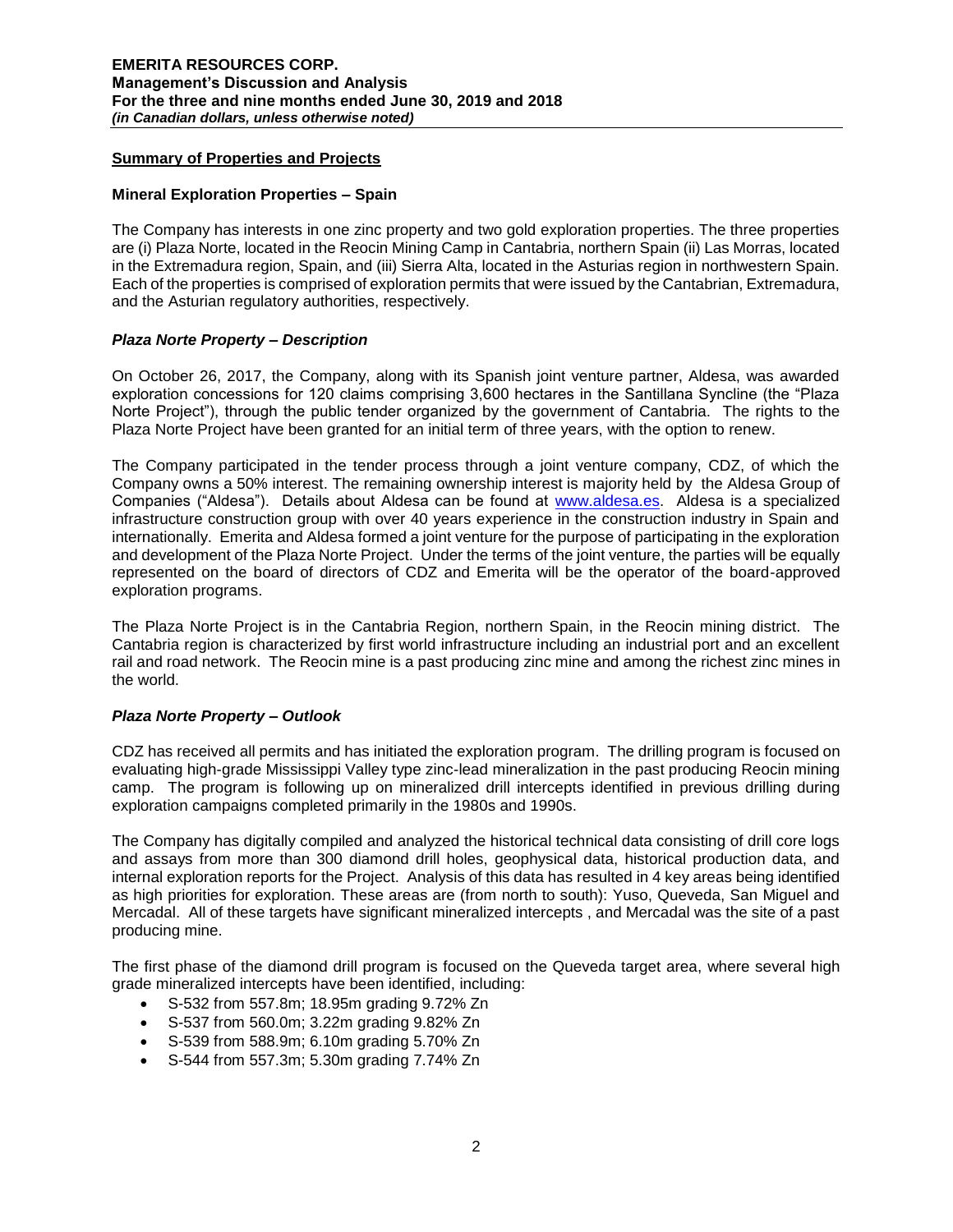

The objective of the drill campaign on the Quevada target area is to confirm zinc-lead mineralisation intercepted by historical drill holes and to improve the drill spacing such that a National Instrument 43-101 (**"NI 43-101"**) mineral resource estimate can be calculated for the target. The target area measures approximately 1,500m north-south by 600m east-west.

The first drill hole has confirmed the mineralisation at the expected geological interval. Stratigraphy in the area is near horizontal. Significant intercepts are presented below. Hole-001 returned very similar grades and thickness compared to the historical holes. Deposits of this type commonly have a significant structural control. The tighter drill pattern required to establish a resource should also serve to provide data on the structural controls of mineralisation that would not be apparent with he present drill spacing, where drill holes are approximately 250-350m apart.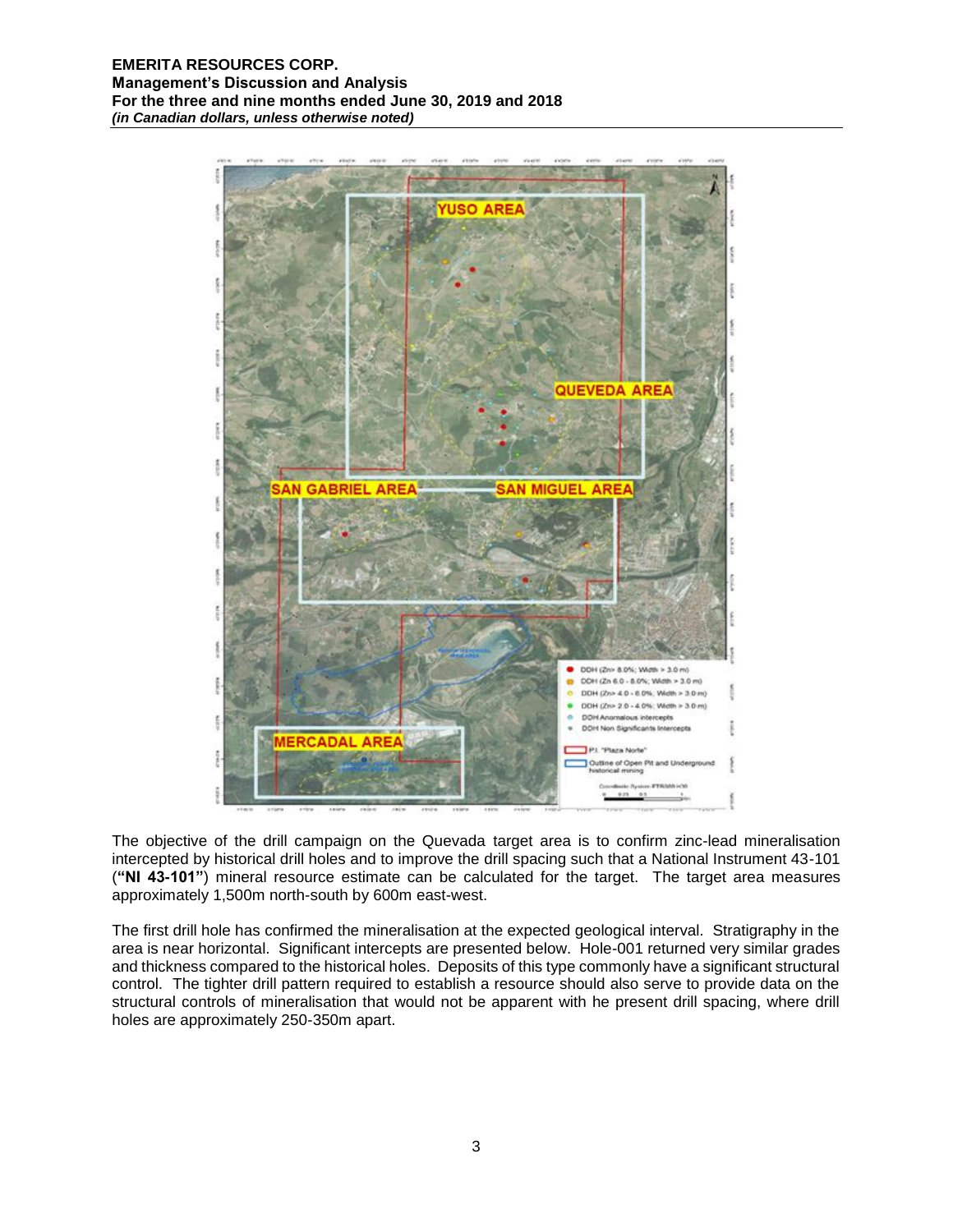

# *Las Morras Property – Description*

The original exploration permit for the Las Morras property comprised 230 claims, totaling approximately 7,000 hectares. The permit for Las Morras was granted on 2012 and expired on April 17, 2015 but was renewable for an additional three-year term. The Company applied for an additional two-year term and received approval of the renewal for a period of two years on August 20, 2015. A subsequent renewal for an additional period of 2 years was granted on January 20, 2017. The Company has filed a request for an additional extension with government authorities and expects the renewal to be approved imminently. This property is located in the eastern part of the Extremadura province of Spain.

### *Las Morras Property – Outlook*

On November 14, 2017 the Company granted an option ("the Option") to Copper One Inc. ("Copper One") to acquire a 100% interest in the Las Morras property. As consideration for the Option, Copper One paid \$25,000 in cash to the Company on November 17, 2017 and paid an additional \$75,000 in cash to the Company on January 9, 2018.

In order to exercise the Option, Copper One shall:

- o pay \$100,000 in cash to the Company on or before November 14, 2019;
- $\circ$  spend \$500,000 on exploration activities on the project on or before November 14, 2019;
- o pay \$250,000 in cash to the Company on or before November 14, 2020;
- $\circ$  spend \$1,500,000 on exploration activities on the project on or before November 14, 2021; and
- o grant to the Company a 2% net smelter returns royalty on the project.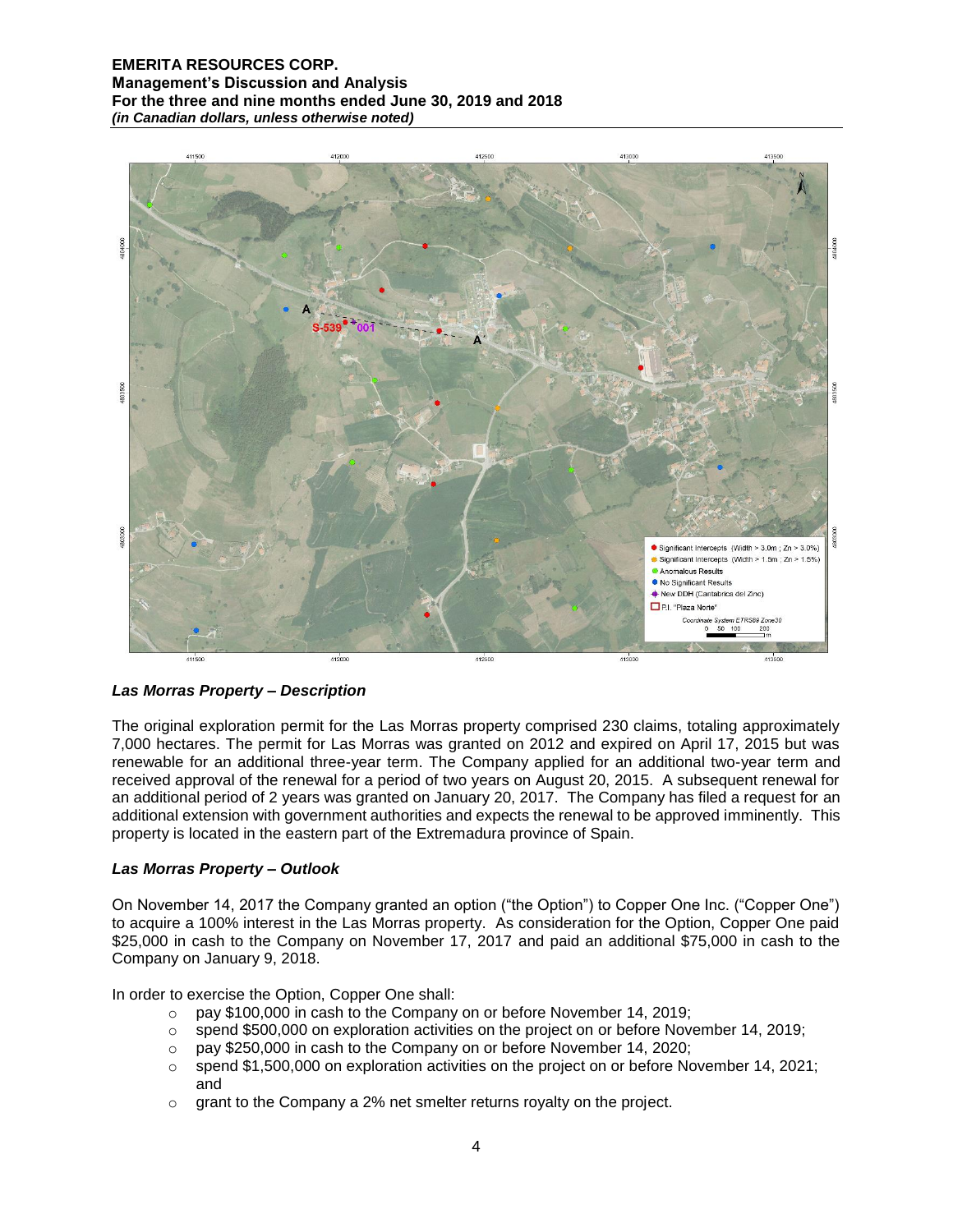The Company will hold the project in trust for Copper One until the Option is exercised and the project is assigned and transferred. If Copper One does not exercise the Option, the Company will retain the project. During the option period, Copper One will have the right to designate the operator of the project. The Company has initiated a €100,000 exploration program, funded by Copper One, in February 2019.

### *Sierra Alta Property – Description*

The Sierra Alta property is comprised of one exploration permit which consists of 90 mining claims comprising 2,700 hectares in the "Navelgas Gold Belt" in the Asturias region of northwestern Spain. The Company applied for the permit on November 18, 2013 and received notice that the permit for the property had been granted on July 26, 2015. The concession is valid for a three-year term and is renewable for equal and successive periods of three years. The Sierra Alta project is in a comparable geological environment to the El Valle-Boinas and Carles gold mines which operate 35 kilometres to the east of the project. Gold mineralization in the area typically occurs in high grade epithermal veins, skarns, and as intrusive related gold deposits. High grade gold samples in bedrock were identified by the Company during the initial property assessment, with grades of up to 10.65 g/t gold.

The area is characterized by extensive ancient Roman gold mine workings that align for over 10 kilometres along a NNE-SSW striking structure, of which the two largest historical excavations occur within the property boundary.

In July 2017, the restoration and investigation plan submitted to the local authorities was approved. This document initiates the three-year period of concessions and establishes the expiry date of the permit of July 31, 2020. The concessions period can be renewed for another three-year period, subject to certain conditions being satisfied.

# *Sierra Alta Property – Exploration*

In July 2016, the Company commenced exploration on the Sierra Alta property. The initial exploration program consisted of detailed geological mapping, bedrock sampling and trenching, where required. The program was designed to identify and evaluate areas with high grade gold mineralization along more than four kilometers of strike length and prioritize the target areas for diamond drilling in a subsequent program. The initial area of focus is characterized by a high density of ancient Roman mining excavations which are distributed along a geological structure that appears to control the distribution of the mineralization.

There are two main gold geochemical anomalies within the Sierra Alta property. The anomaly in the North is approximately 3.0 kilometres long by 300 metres wide, and the one in the South is approximately 1.5 kilometres long by 200 metres wide. Recent exploration has been focused on the Northern anomaly where there is a high concentration of ancient mining excavations.

On November 3, 2017, a formal work plan was submitted by the Company to regional mining authorities. The Company has received approval of the work plan, with an expiry date of July 21, 2020.

### *Aznalcóllar Tender*

On December 16, 2014, the Company submitted a detailed technical proposal, which was the final requirement for the final stage of the public tender process for the Aznalcóllar Project.

The Aznalcóllar Project is a past producing property within the Iberian Pyrite Belt that hosted the Aznalcóllar and Los Frailes open pit zinc-lead-silver mines. The focus of the project is the re-development of the Los Frailes deposit which was developed in the mid-1990s. The historical open pit mineral resource as calculated by the previous operator of the mine was estimated to be 71 million tonnes grading 3.86% zinc, 2.18% lead, 0.34% copper and 60 ppm silver.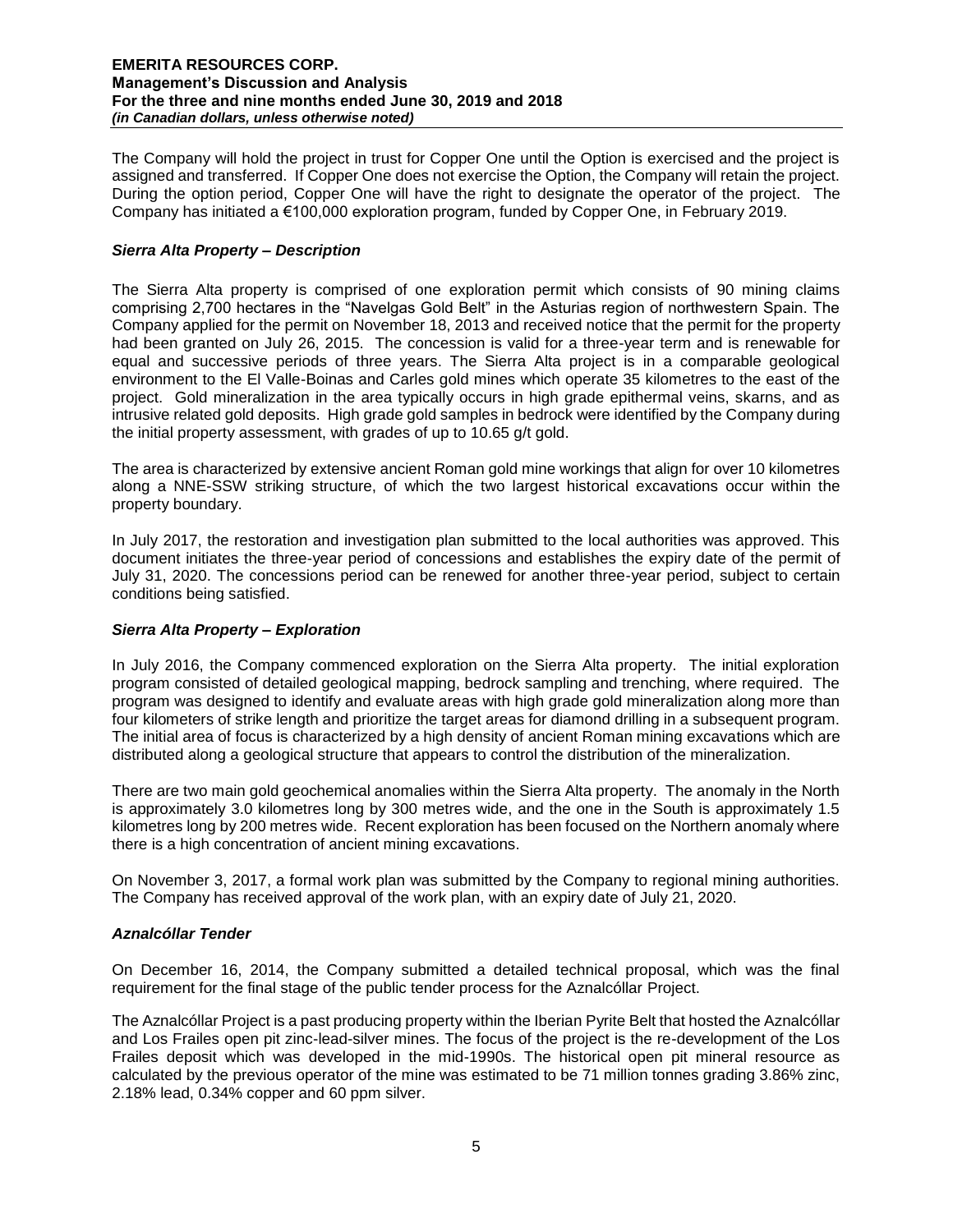On February 23, 2015, the panel evaluating the bids for the Aznalcóllar Project on behalf of the Junta of Andalusia (the "Panel") recommended that the tender be granted to one of the Company's competitors in the bidding process. On February 26, 2015, the Head of the Mine Department of the Junta Andalusia confirmed that the tender process had been concluded and formally granted the tender to the Company's competitor, Minera Los Frailes SL ("Los Frailes").

Given the strength of its proposal, the Company initiated an appeal to the tender process and intends on continuing discussions with the responsible officials. The Company submitted the appeal on February 27, 2015 which was accepted by a Seville court judge on March 2, 2015.

The Company has been engaged in a lengthy litigation process relating to corruption and prevarication charges against officials of the outgoing Junta in Andlausia related to the Public Tender for the Aznalcóllar Project. The Company's representatives in Spain have met with officials of the current government to discuss the project, and the Company remains committed to the acquisition and development of the project for the benefit of all stakeholders. As part of the initial public tender process, the Company completed comprehensive engineering and environmental studies and as such is the group best positioned to advance the project efficiently and with the highest environmental, health and safety standards.

The timing of the appeal process cannot be determined at this time and whether or not this process will result in the Company ultimately winning the rights to Aznalcóllar project remains uncertain.

# *Paymogo Tender*

In September 2017, the Upper Court of Andalusía ("the Upper Court") ruled in favour of Emerita's appeal relating to the awarding of the Paymogo Zinc Project ("the Paymogo Project") tender to Mina de Aguas Tenidas SA ("Matsa") and ordered that the qualifying bids pursuant to the tender be reassessed.

When the Paymogo Project was initially awarded to Matsa in 2014, Emerita filed an appeal based on its belief that the tender process contained a number of procedural errors and had not been conducted impartially. The Upper Court found that certain of the criteria used by the panel to evaluate the offers were considered arbitrarily and had not been made known to all the participants in the tender process and that "the panel made an arbitrary assessment of the bids favoring one bidder to the detriment of the others". As a result, the Upper Court ruled in favour of Emerita's appeal and rescinded the awarding of the Paymogo Project.

The Upper Court has directed the panel to reassess the bids excluding the criteria that were not previously publicly disclosed. Using the legal criteria, the Company believes that it should be awarded the tender. The timing for reconvening the panel is not known by the Company nor how the panel will approach the reassessment. The Company will provide an update in due course with respect to any new developments. The Paymogo Project is in Southwestern Spain, close to the border with Portugal. Geologically the Paymogo Project is underlain by rocks of the Iberian Pyrite Belt, which is a prolific volcanogenic massive sulphide terrane with numerous current and past producers of base metals sulphides. The Paymogo Project hosts two deposits, called La Infanta and Romanera. Both deposits remain open at depth. La Infanta has some very high-grade intercepts and is only drilled to approximately 100 metres. Romanera is a larger sulphide deposit which is located approximately 7 kilometers to the west of La Infanta.

### **Mineral Exploration Properties – Brazil**

### *Falcon Project – Description*

In June 2016, the Company entered into a binding letter agreement (the "Falcon Agreement") with Falcon Metais Ltda. ("Falcon") pursuant to which Falcon granted to Emerita an option (the "Option") to acquire a 100% interest in the Falcon Litio MG Project (the "Falcon Project") on or before June 13, 2018 (the "Option Expiry Date"). The Falcon Project is adjacent to Brazil's only lithium mining operation owned by Companhia Brasileira de Lítio ("CBL") and the northwestern property boundary of the Falcon Project is just 500 meters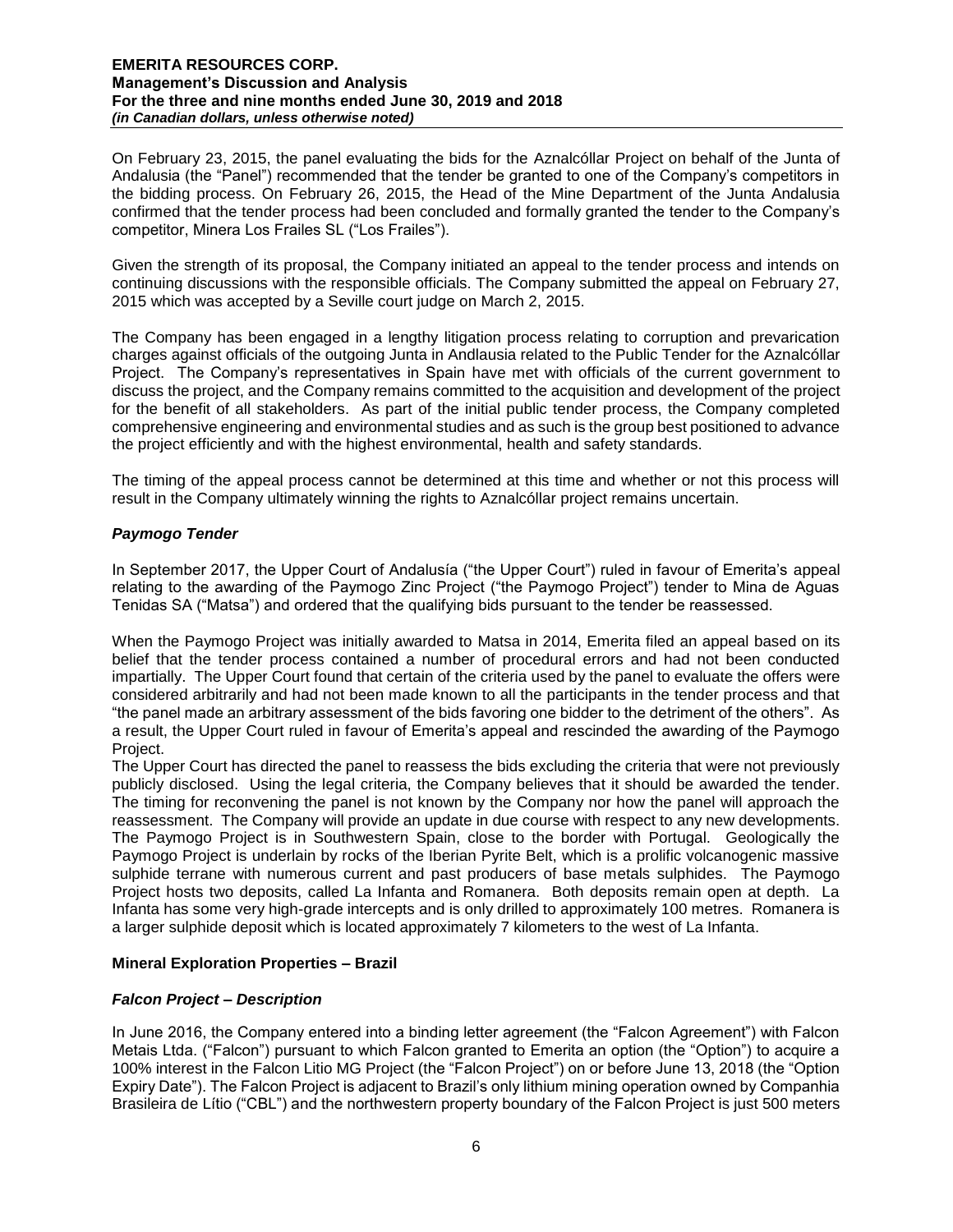from the CBL mine. The Falcon Project is comprised of five exploration permits and one application for an exploration permit.

Pegmatite dykes similar to the mineralized dykes on the adjacent property have been identified during the initial field reconnaissance of the area. Lithium mineralization in the area is associated with Neoproterozoic granitic intrusions that have deposited lithium mineralization with minor contents of rare metals such as thallium, niobium and tin in the apical aureole of these intrusions. Mineralization is hosted by pegmatite dykes with widths varying from 5 to 30 meters and strike in excess of 1 kilometer. The mineralized pegmatite dyke system is structurally-controlled by a framework of NW and NE crosscutting faults and fractures, and locally is characterized by stockwork systems or sets of sub-paralleled sheeted-dykes. The main lithium mineral at the adjacent operation is spodumene with minor amounts of petalite.

To acquire the Option, Emerita issued 500,000 common shares to Falcon in June 2016, at a price per share of \$0.155. An additional 500,000 common shares were issued on August 28, 2017 at a price per share of \$0.12 based on the estimated market value of the shares on the date of issuance. The Company issued the third and final tranche of 500,000 common shares to Falcon on September 12, 2018 at a price per share of \$0.04, based on the quoted market value of the shares on the date of issuance. Falcon will retain a transferable 2% net smelter royalty on all commercial sales from the Litio Project.

In addition, if a "mineral resource", as defined in NI 43-101, of at least 20 million tonnes with a grade of at least 1.3% LiO2 is delineated at the Falcon Project, Emerita shall either, (i) pay CAD\$5 million in cash to Falcon or, by its sole discretion, (ii) issue CAD\$5 million worth (to be determined on a reasonable volume weighted average price basis) of common shares to Falcon (the "Resource Consideration").

The Resource Consideration shall only be paid by Emerita if (i) the mineral resource is verified by a "qualified person", as such term is defined in NI 43-101, who is independent of Emerita and Falcon, and (ii) at least 50% of the mineral resource is categorized as an "indicated mineral resource" or "measured mineral resource", as defined in NI 43-101.

### *Falcon Project – Outlook*

The Falcon Project provides an opportunity for the Company to add value at a low cost. The Company is currently considering expressions of interest by third parties to be involved with developing the project. Further updates will be provided as they become available.

### **Liquidity and Capital Resources**

As at June 30, 2019, the Company had working capital deficit of \$424,397 (September 30, 2018 – working capital deficit of \$1,830,474), which included a cash balance of \$524,564 (September 30, 2018 - \$31,325), amounts receivable of \$212,236 (September 30, 2018 - \$169,935), and prepaid expenses and advances of \$51,991 (September 30, 2018 - \$18,059), offset by accounts payable and accrued liabilities of \$1,213,188 (September 30, 2018 - \$2,049,613).

On May 16, 2019, the Company received final approval of its proposed share consolidation from the TSXV. Effective at the opening of trading on May 17, 2019, the common shares of the Company traded on a consolidated basis of one new common share for every 5 existing common shares. Prior to the consolidation, Emerita had 142,095,829 common shares outstanding and, following the consolidation had approximately 28,419,165 common shares outstanding. The consolidation does not materially affect any shareholder`s percentage of ownership in the Company.

On January 4, 2019, the Company entered into a loan agreement with Pathfinder Asset Management Limited for a maximum principal amount of \$250,000, of which the full amount has been funded to date. The loan bears interest at 18% per annum, has a term of two years and is secured, pursuant to a general security agreement, against the Company's assets. The Company used the loan proceeds to fund ongoing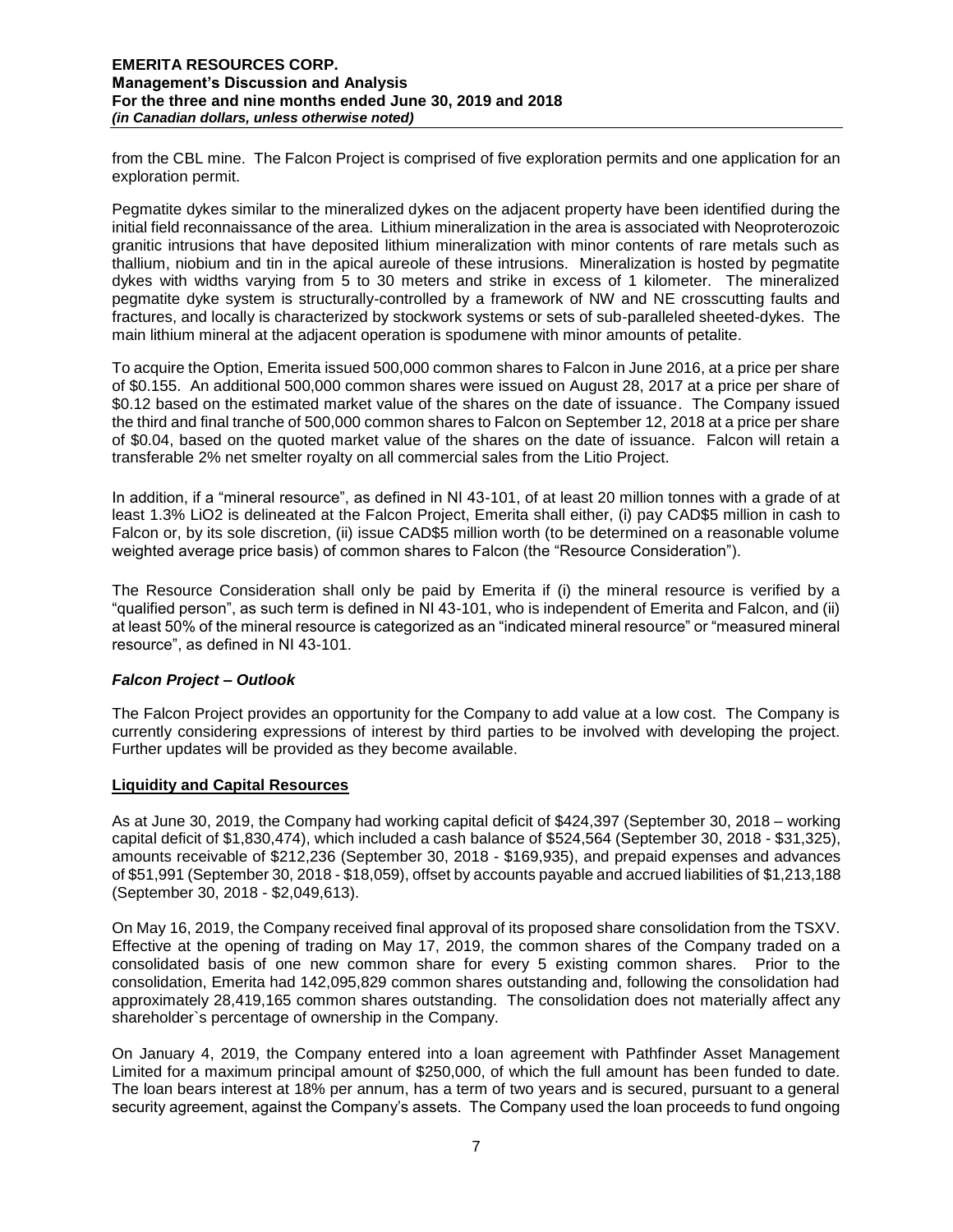exploration and development of the Plaza Norte Project and for general working capital purposes. In connection with the loan, the Company paid \$7,500 as a finder fee to an arms-length party.

On May 23, 2019, the Company closed the first tranche of its previously announced brokered private placement financing of 20,750,000 post-consolidation common shares of the Company at a price per share of \$0.10, for gross aggregate proceeds of \$2,075,000. On July 12, 2019, the Company closed the second and final tranche of 1,445,000 post-consolidation common shares.

The proceeds of the Offering were used to finance exploration activities at the Company's Plaza Norte Project, in the repayment of the Company's existing debt, and for general corporate purposes. Further details are available in the Company's press releases dated May 23, 2019 and July 12, 2019.

### **Results of Operations**

During the three and nine months ended June 30, 2019, the Company recorded a gain/(loss) of \$(594,497) and \$(467,264), or \$(0.01) and \$(0.01) per share respectively, compared with a (loss) of \$(480,747) and \$(1,355,619), or \$(0.00) and \$(0.01) per share respectively, during the comparable three and nine months ended June 30, 2018.

Expenses incurred during the three and nine months ended June 30, 2019 included \$265,515 and \$710,138 in consulting and management fees; \$69,781 and \$113,779 in shareholder communications, filing fees, and promotional expenses; \$25,956 and \$70,421 in office expenses for office administration services; \$39,904 and \$39,904 in travel expenses; and \$45,090 and \$49,490 in professional fees related to legal expenses and the preparation and audit of the Company's financial statements. During the three and nine months ended June 30, 2019, project evaluation expenses of \$60,893 and \$202,405 were incurred relating to the evaluation of mineral properties within Spain.

Expenses incurred during the three and nine months ended June 30, 2018 included \$226,876 and \$911,579 in consulting and management fees; \$29,777 and \$109,866 in shareholders communications, filing fees, and promotional expenses; \$11,689 and \$97,508 in travel expense; \$26,134 and \$60,600 in office expenses for office administration services; and \$29,344 and \$49,646 in professional fees related to the preparation and audit of the Company's financial statements During the three and nine months ended June 30, 2018, project evaluation expenses of \$150,565 and \$157,291 were incurred relating to the evaluation of mineral properties within Spain.

### **Cash flows**

#### *Nine months ended June 30, 2019*

During the nine months ended June 30, 2019, the Company used cash of \$1,273,944 on operating activities. Cash used in operating activities consisted primarily of new project evaluation expenses incurred on the Company's properties, corporate general and administrative expenses, and a gain from the settlement of outstanding liabilities.

During the nine months ended June 30, 2019, financing activities used \$306,867, consisting of additional investment in the Company's joint venture arrangement.

During the nine months ended June 30, 2019, financing activities generated \$2,074,050, consisting of the proceeds from the Company's brokered private placement, and proceeds from the Company's long-term loan payable.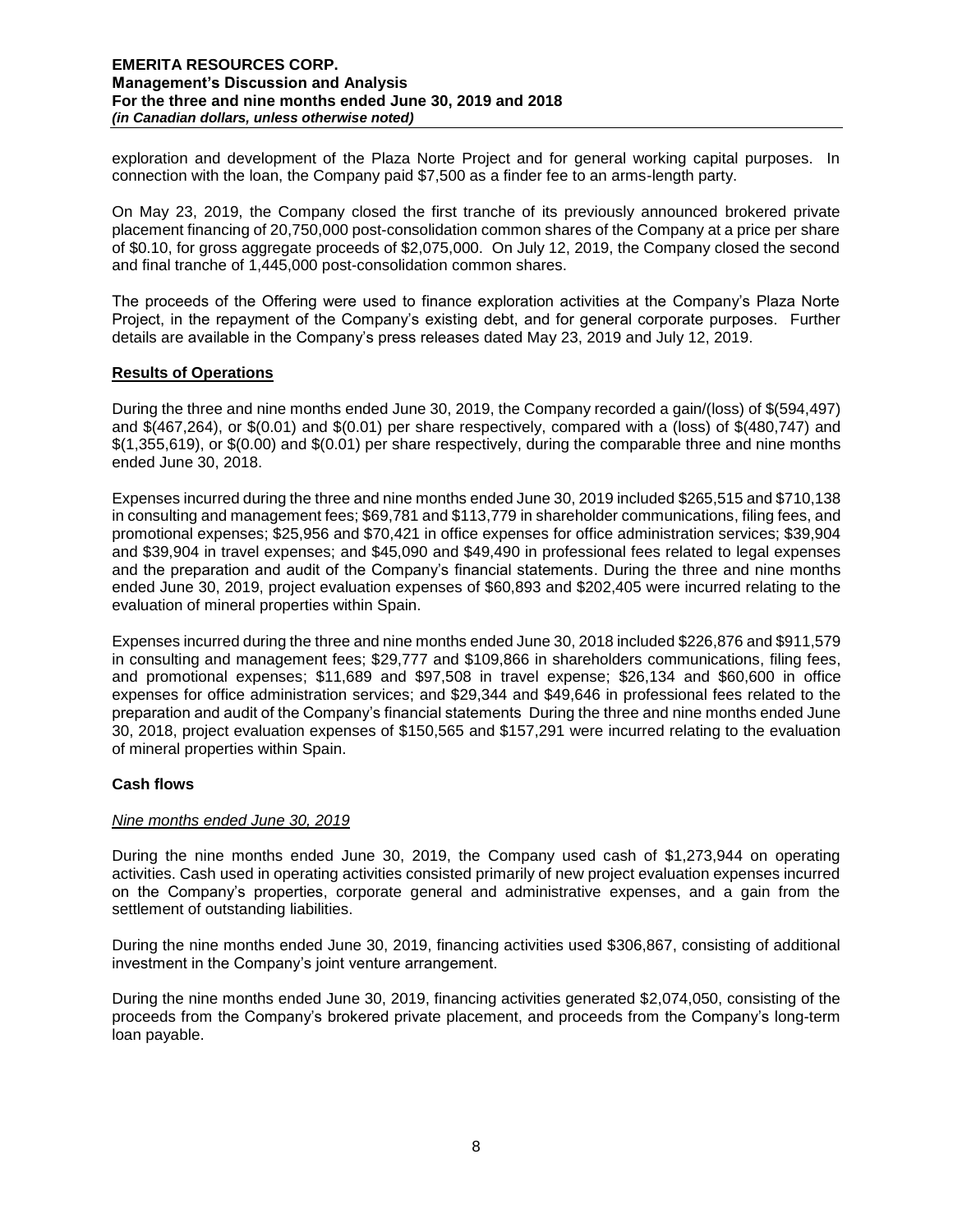### *Nine months ended June 30, 2018*

During the nine months ended June 30 2018, the Company used cash of \$2,184,217 on operating activities. Cash used in operating activities consisted mainly of new project evaluation expenses incurred on the Company's properties in Spain, and corporate general and administrative expenses.

During the nine months ended June 30, 2018, investing activities used cash of \$2,026,194 which related to office equipment, investments in associate, and general overhead for exploration and evaluation expenditures on the Company's properties in Spain.

During the nine months ended , 2018, financing activities generated \$4,076,735 in cash, which consisted of proceeds from the Company's private placement financing, and the exercise of 100,000 of the Company's outstanding warrants.

### **Select Annual Information**

Select annual financial information for the years ended September 30, 2018, 2017 and 2016 is presented in the table below:

|                                   | 2018        | 2017                     | 2016        |
|-----------------------------------|-------------|--------------------------|-------------|
|                                   |             |                          |             |
| Revenues                          |             | $\overline{\phantom{a}}$ |             |
| Loss and comprehensive loss       | (4,403,654) | (2,522,973)              | (1,520,994) |
| Loss per share, basic and diluted | (0.03)      | (0.03)                   | (0.02)      |
| Total assets                      | 894.051     | 1,164,665                | 1,196,621   |
| Working capital ('000s)           | (1, 830)    | (1,460)                  | (980)       |

### **Select Quarterly Information**

Select quarterly financial information for the most recent eight quarters is presented in the table below:

|                    |             | <b>Operating</b> |             |                |                     |
|--------------------|-------------|------------------|-------------|----------------|---------------------|
| <b>Period</b>      | Revenue (1) | costs            | Gain/(loss) | Loss per share | <b>Total assets</b> |
|                    |             |                  |             |                |                     |
| Q3- June 2019      |             | 507,139          | (594, 497)  | (0.01)         | 1,766,206           |
| Q2- March 2019     |             | 339,880          | (363, 535)  | (0.00)         | 912,312             |
| Q1- December 2018  |             | 339,118          | 490,768     | 0.00           | 898,215             |
| Q4- September 2018 |             | 688,960          | (3,048,035) | (0.02)         | 894,051             |
| Q3- June 2018      |             | 474,385          | (480, 747)  | (0.00)         | 3,413,807           |
| Q2- March 2018     |             | 433.910          | (428,080)   | (0.00)         | 3,793,092           |
| Q1- December 2017  |             | 478,195          | (446,792)   | (0.01)         | 4,327,116           |
| Q4- September 2017 |             | 544.344          | (1,439,053) | (0.02)         | 1,164,665           |

Explanatory Notes:

1) The Company has no sales revenues.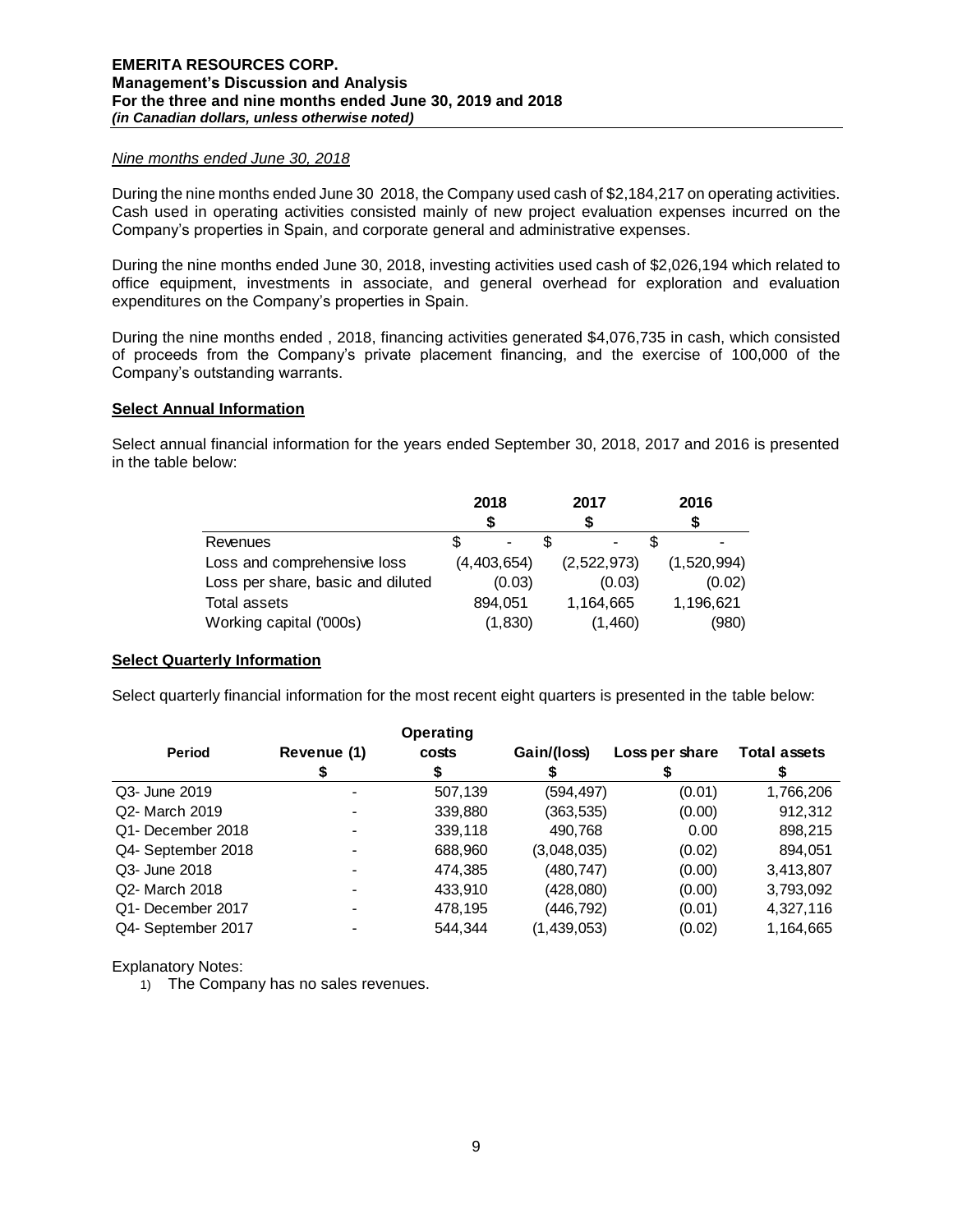## **Financial Instruments**

Financial instruments recorded at fair value on the statement of financial position are classified using a fair value hierarchy that reflects the significance of the inputs used in making the measurements. The fair value hierarchy has the following levels:

- a) Level 1 Unadjusted quoted prices in active markets for identical assets or liabilities;
- b) Level 2 Inputs other than quoted prices that are observable for assets or liabilities, either directly or indirectly; and
- c) Level 3 Inputs for assets and liabilities that are not based on observable market data.

The fair value hierarchy requires the use of observable market inputs whenever such inputs exist. A financial instrument is classified to the lowest level of the hierarchy for which a significant input has been considered in measuring fair value.

The Company's financial instruments include cash and accounts payable and accrued liabilities. The carrying values of these financial instruments reported in the statement of financial position approximate their respective fair values due to the relatively short-term nature of these instruments. As at June 30, 2019 and 2018, the Company had no instruments to classify in the fair value hierarchy.

The Company's risk exposures and the impact on the Company's financial instruments are summarized below:

(a) *Credit risk* 

Counterparty credit risk is the risk that the financial benefits of contracts with a specific counterparty will be lost if a counterparty defaults on its obligations under the contract. This includes any cash amounts owed to the Company by those counterparties, less any amounts owed to the counterparty by the Company where a legal right of set-off exists and also includes the fair values of contracts with individual counterparties which are recorded in the financial statements.

a. *Trade credit risk*

The Company is not exposed to significant trade credit risk.

b. *Cash* 

In order to manage credit and liquidity risk the Company's policy is to invest only in highly rated investment grade instruments that have maturities of three months or less. Limits are also established based on the type of investment, the counterparty and the credit rating.

(b) *Currency risk* 

Currency risk is the risk that the fair value of, or future cash flows from, the Company's financial instruments will fluctuate because of changes in foreign exchange rates. The Company's foreign currency risk arises primarily with respect to the Euro and Brazilian reals from its property interests in Spain and Brazil, and US dollars from operations. Fluctuations in the exchange rates between these currencies and the Canadian dollar could have a material effect on the Company's business, financial condition and results of operations. The Company does not engage in any hedging activity to mitigate this risk.

As at June 30, 2019 and September 30, 2018, the Company had the following financial instruments and denominated in foreign currency (expressed in Canadian dollars):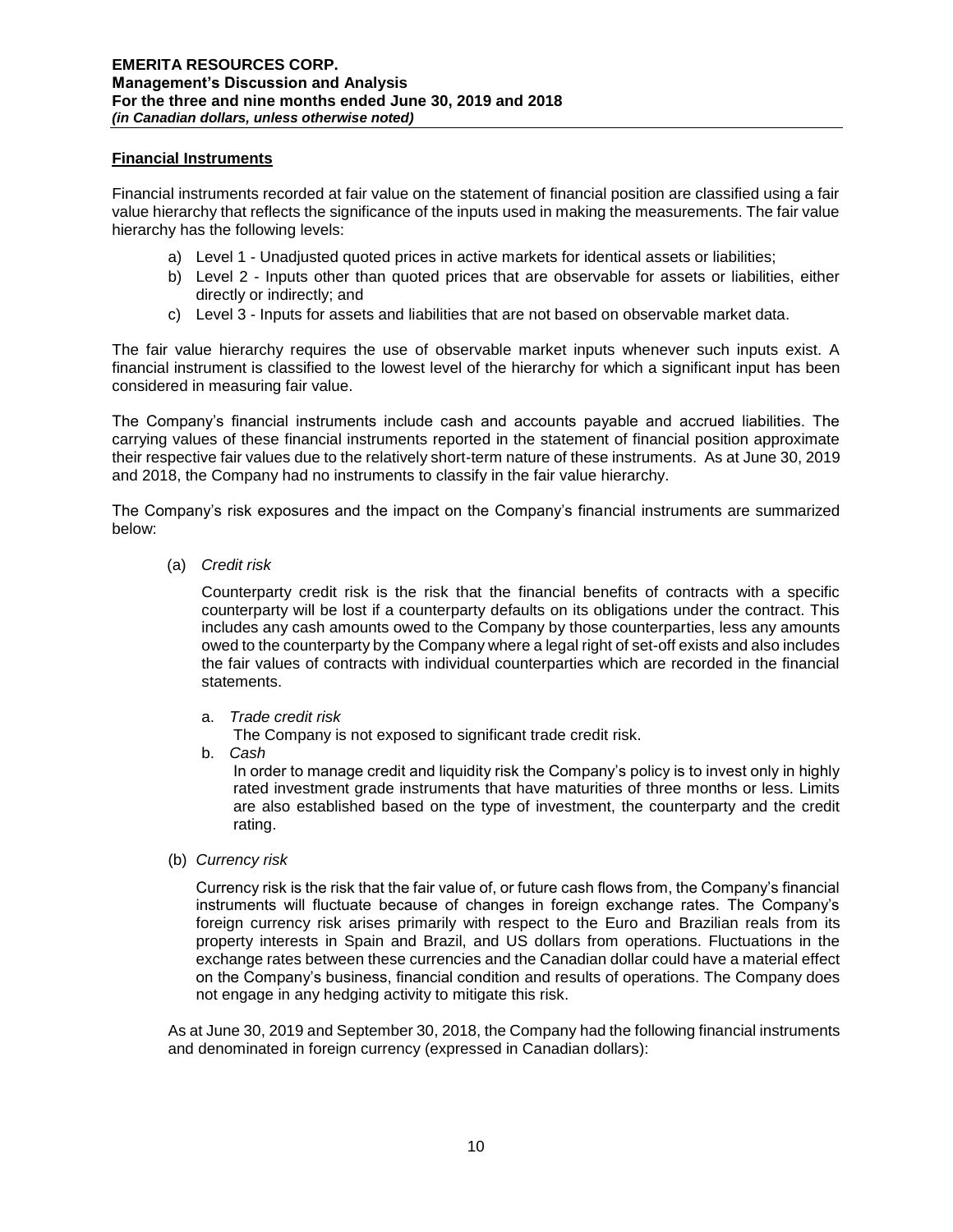#### **June 30, 2019**

|                                          | Euro     | US dollars | <b>Brazilian reals</b> |
|------------------------------------------|----------|------------|------------------------|
| Cash                                     | 222,308  | 946        | 1.501                  |
| Accounts payable and accrued liabilities | 148,458) | (313.518)  | (210,256)              |
|                                          | 73.850   | (312,572)  | (208.755)              |

### **September 30, 2018**

|                                          | Euro         | US dollars | <b>Brazilian reals</b> |
|------------------------------------------|--------------|------------|------------------------|
| Cash                                     | \$<br>17.516 | 7.224      | 1.505                  |
| Accounts payable and accrued liabilities | (303.808)    | (459.372)  | (413,370)              |
|                                          | (286,292) \$ | (452.148)  | (411,865)              |

A 10% strengthening (weakening) of the Canadian dollar against the Euro would decrease (increase) net loss by approximately \$(7,000) (September 30, 2018 - \$29,000).

A 10% strengthening (weakening) of the Canadian dollar against the US dollar would decrease (increase) net loss by approximately \$31,000 (September 30, 2018 - \$45,000).

A 10% strengthening (weakening) of the Canadian dollar against the Brazilian real would decrease (increase) net loss by approximately \$21,000 (September 30, 2018 - \$41,000).

### *(c) Liquidity risk*

Liquidity risk is the risk that an entity will encounter difficulty in meeting obligations associated with financial liabilities. The Company's approach to managing liquidity risk is to ensure that it will have sufficient liquidity to meet liabilities when due. At June 30, 2019, the Company had a cash balance of \$524,564 (September 30, 2018 - \$31,325) to settle current liabilities of \$1,213,188 (September 30, 2018 - \$2,049,613). The Company's trade payables have contractual maturities of less than 30 days and are subject to normal trade terms.

*(d) Commodity / Equity price risk*

The Company is exposed to price risk with respect to commodity and equity prices. Equity price risk is defined as the potential adverse impact on the Company's earnings due to movements in individual equity prices or general movements in the level of the stock market. Commodity price risk is defined as the potential adverse impact on earnings and economic value due to commodity price movements and volatilities. The Company closely monitors commodity prices, as they relate to gold, zinc, and lithium, individual equity movements and the stock market to determine the appropriate course of action to be taken by the Company. Commodity price risk is remote as the Company is not a producing entity.

#### . **Critical Accounting Policies**

The Company's significant accounting policies are described in Note 2 to the audited consolidated financial statements for the year ended September 30, 2018. The preparation of statements in conformity with IFRS requires management to make estimates and assumptions that affect the reported amounts of assets and liabilities at the date of the financial statements and reported amounts of expenses during the reporting period. Actual outcomes could differ from these estimates. The following is a list of the accounting policies that management believes are critical, due to the degree of uncertainty regarding the estimates and assumptions involved and the magnitude of the asset, liability or expense being reported:

- Foreign currencies
- Exploration and evaluation properties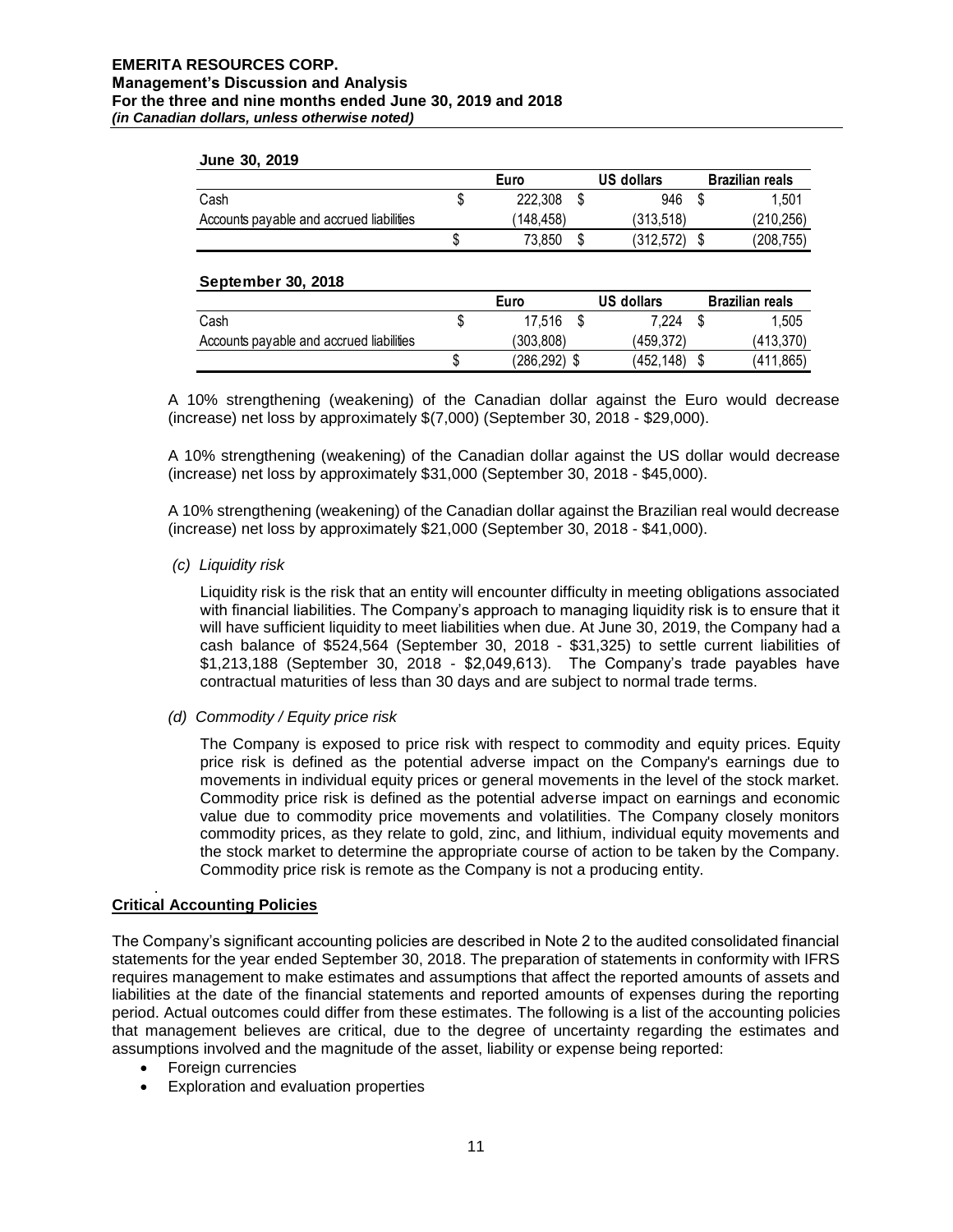### *Foreign currencies*

The Foreign currency translation presentation and functional currency of the Company and its subsidiary is the Canadian dollar.

Transactions in currencies other than the functional currency are recorded at the rates of exchange prevailing on the dates of the transactions. At each financial position reporting date, monetary assets and liabilities that are denominated in foreign currencies are translated at the rates prevailing at the date of the statement of financial position. Exchange differences are recognized in operations in the period in which they arise.

The Company makes expenditures and incurs costs in Euros ("EUR"), United States Dollars ("US\$") and Brazilian reals ("BRL"). At June 30, 2019, one Canadian dollar was worth US\$0.7641 (September 30, 2018– US\$0.7725); EUR 0.6717 (September 30, 2018 – EUR 0.6658); and BRL 2.9283 (September 30, 2018 – BRL 3.1056). During the nine months ended June 30, 2019, the average value of one Canadian dollar was US\$0.7523 (September 30, 2018 – US\$0.7791); EUR 0.6637 (September 30, 2018 – EUR 0.6545); and BRL 2.8802 (September 30, 2018 – BRL 2.7203).

### *Exploration and evaluation properties*

|                                          | Salobro     | Las Morras      | <b>Falcon Litio</b> |             |
|------------------------------------------|-------------|-----------------|---------------------|-------------|
|                                          | Project     | <b>Property</b> | Project             | Total       |
|                                          |             |                 |                     | \$          |
| Balance, September 30, 2017              |             | 339,994         | 137,500             | 477,494     |
| Cost incurred during the year:           |             |                 |                     |             |
| Purchase option (a,b,d)                  | 100,000     | (100,000)       | 20,000              | 20,000      |
| Land management fees, taxes and permits  | 374,108     |                 |                     | 374,108     |
| Labour, contract geologists, prospectors | 641,248     |                 |                     | 641,248     |
| Field expenses                           | 57,922      |                 |                     | 57,922      |
| Drilling & geophysics                    | 662,963     |                 |                     | 662,963     |
| <b>Technical reports</b>                 |             |                 |                     |             |
| Travel, meals and accommodations         | 84,475      |                 |                     | 84,475      |
| Legal fees                               | 295,886     |                 |                     | 295,886     |
| Project overhead costs                   | 55,806      |                 |                     | 55,806      |
| Property writeoff (d)                    | (2,272,408) |                 |                     | (2,272,408) |
| Balance, September 30 and June 30, 2019  |             | 239,994         | 157,500             | 397,494     |

Once a license to explore an area has been secured, expenditures on exploration and evaluation activities are capitalized to exploration and evaluation properties and classified as a component of property, plant and equipment.

Exploration expenditures relate to the initial search for deposits with economic potential and to detailed assessments of deposits or other projects that have been identified as having economic potential.

Management reviews the carrying value of capitalized exploration and evaluation costs at least annually. The review is based on the Company's intentions for the development of the undeveloped property. Subsequent recovery of the resulting carrying value depends on successful development or sale of the undeveloped project. If a project does not prove viable or management determines that impairment is required, all irrecoverable costs associated with the project net of any impairment provisions are written off to operations.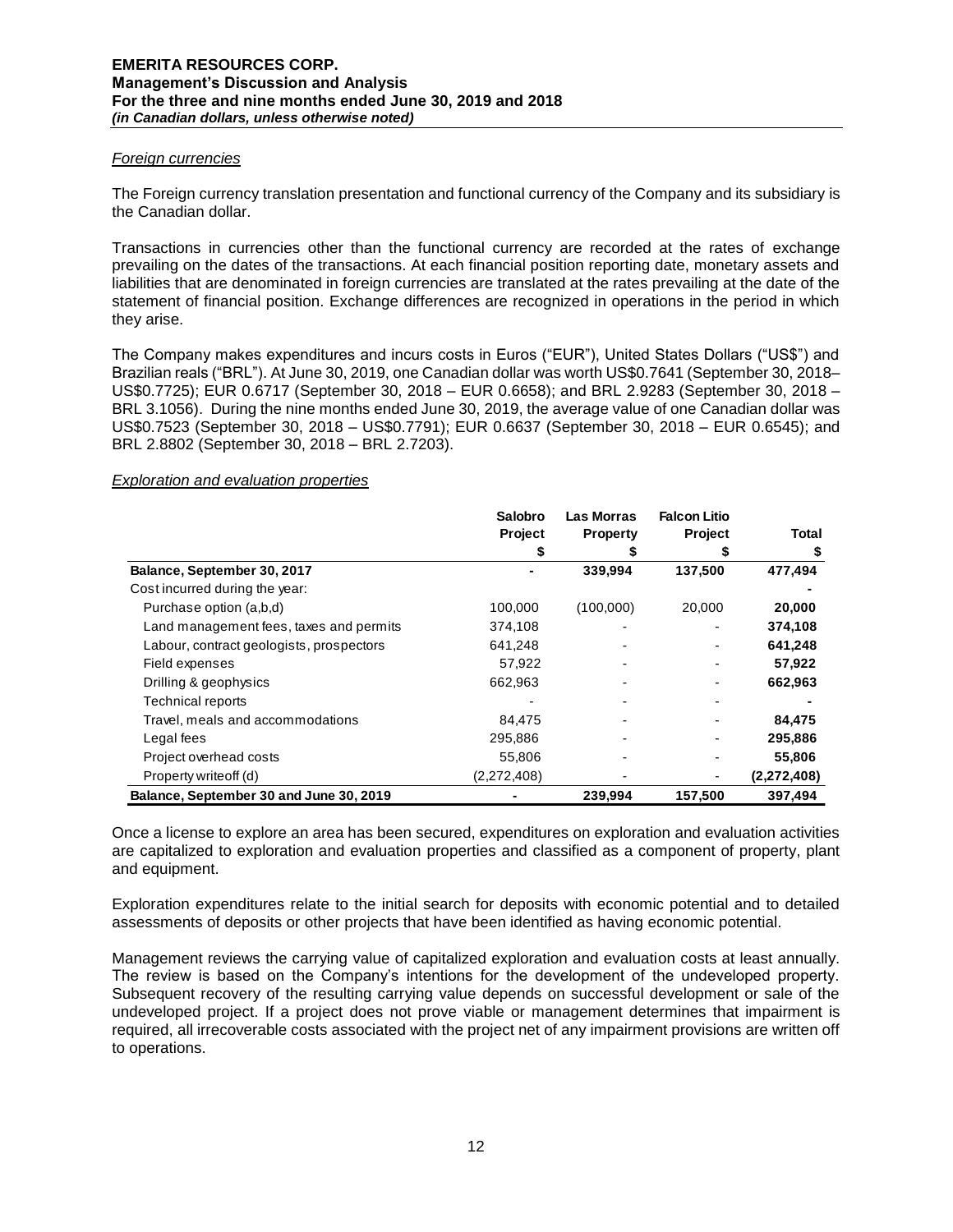The recoverability of amounts shown for exploration and evaluation properties is dependent upon the discovery of economically recoverable reserves, the ability of the Company to obtain financing to complete development of the properties, and on future production or proceeds of disposition.

Costs recovered in excess of the carrying amount are recognized in operations. At June 30, 2019, the Company had exploration and evaluation properties on the statement of financial position of \$397,494 (September 30, 2018 - \$397,494).

### **Commitments and Contingencies**

The Company's exploration activities are subject to various laws and regulations governing the protection of the environment. These laws and regulations are continually changing and generally becoming more restrictive. The Company believes its operations are materially in compliance with all applicable laws and regulations. The Company expects to make expenditures to comply with such laws and regulations.

The Company is party to certain management contracts. These contracts contain minimum commitments of approximately \$313,000 (2018 - \$325,000) and additional contingent payments of up to approximately \$1,191,000 (2018 - \$1,245,000) upon the occurrence of a change of control. As a triggering event has not taken place, the contingent payments have not been reflected in these consolidated financial statements.

The Company's joint venture agreement with *inter alia* the Aldesa Group requires the Company to invest an additional €1,250,000 in the development of the Plaza Norte project should the project advance to later phases. It is not currently known whether the Plaza Norte project will advance to a stage where this investment is required, therefore the expenditure has not been reflected in these consolidated financial statements.

The Company is subject to various claims, lawsuits and other complaints arising in the ordinary course of business. The Company records provisions for losses when claims become probable and the amounts are estimable. Although the outcome of such matters cannot be determined, it is the opinion of management that the final resolution of these matters will not have a material adverse effect on the Company's financial condition, operations or liquidity.

The Company has been named as a defendant in a claim made by a group of companies regarding the payment of outstanding amounts owing to the group of companies relating to certain advertising services. The plaintiff is seeking payment in the amount of  $\epsilon$  208,457 (approximately \$310,000). Although the ultimate outcome of this action cannot be ascertained at this time and the results of legal proceedings cannot be predicted with certainty, management believes this claim to be without merit.

#### **Transactions with Related Parties**

The Company shares office space with other companies who may have common officers or directors. The costs associated with this space are administered by an unrelated company.

As at June 30, 2019, an amount of \$566,112, included in accounts payable, were owed to directors and officers of the Company (September 30, 2018 - \$920,873). The amounts outstanding on fees are unsecured, non-interest bearing, with no fixed terms of repayment. During the first fiscal quarter, certain directors and officers agreed to waive a portion (\$680,873) of their outstanding fees.

### *Compensation of key management personnel of the Company*

In accordance with IAS 24, key management personnel are those persons having authority and responsibility for planning, directing and controlling the activities of the Company directly or indirectly, including any directors (executive and non-executive) of the Company. During the nine months ended June 30, 2019 and 2018, the remuneration of directors and other key management personnel are as follows: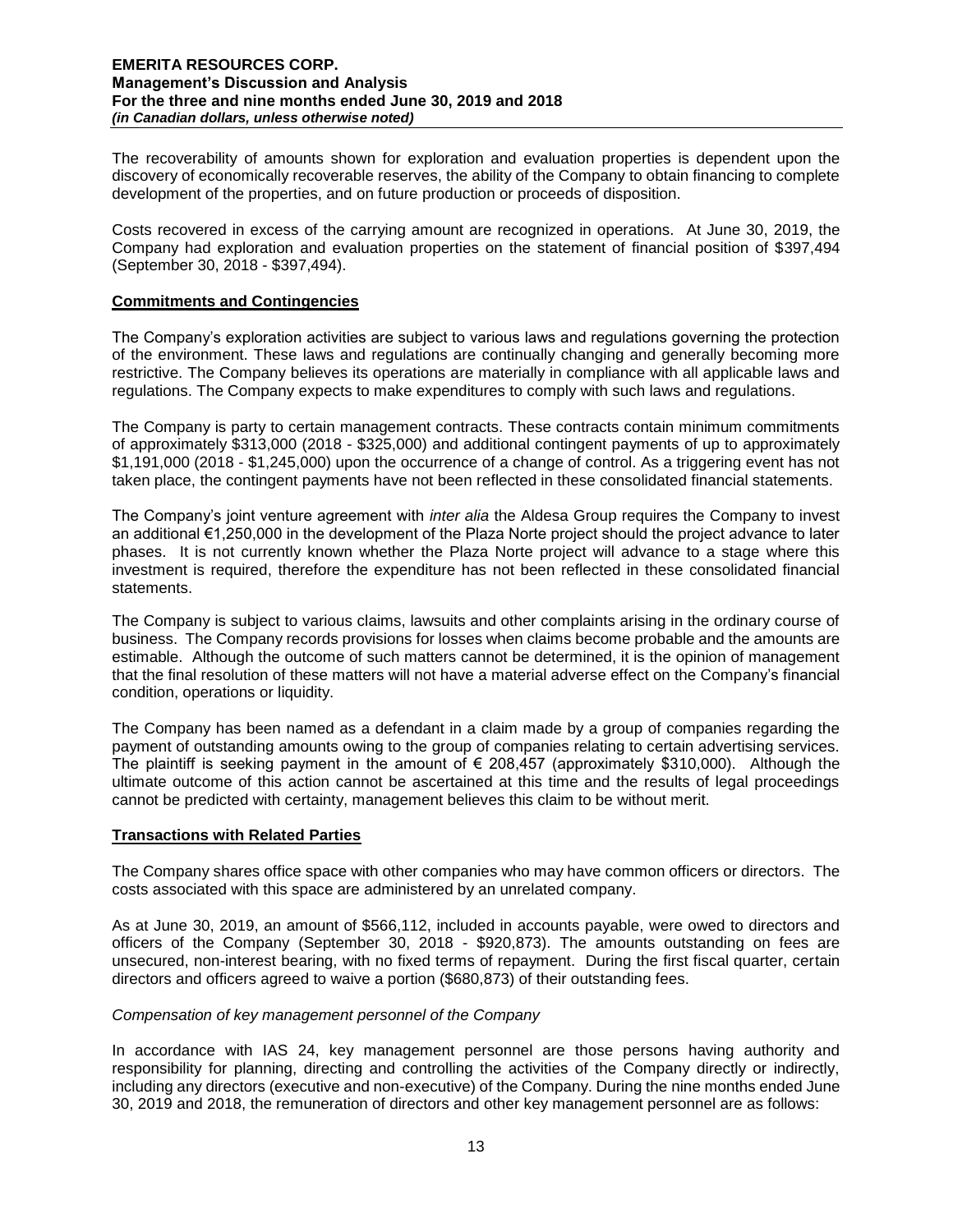|                 | Nine months ended June 30, |  |         |  |  |
|-----------------|----------------------------|--|---------|--|--|
|                 | 2019                       |  | 2018    |  |  |
| Management fees | 366.518                    |  | 392.687 |  |  |

### **Risk Factors**

Mining exploration inherently contains a high degree of risk and uncertainty, which even a combination of careful evaluation, experience and knowledge may not eliminate. The following are certain factors relating to the business of the Company, which investors should carefully consider when making an investment decision concerning the Company's shares. These risks and uncertainties are not the only ones facing the Company. Additional risks and uncertainties not presently known that the Company currently deems immaterial, may also impair the operations of the Company. If any such risks occur, the financial condition, liquidity and results of operations of the Company could be materially adversely affected and the ability of the Company to implement its growth plans could be adversely affected. An investment in the Company is speculative. An investment in the Company will be subject to certain material risks and investors should not invest in securities of the Company unless they can afford to lose their entire investment. The following is a description of certain risks and uncertainties that may affect the Company.

# *Substantial Capital Requirements and Liquidity*

Substantial additional funds for the establishment of the Company's current and planned operations will be required. No assurances can be given that the Company will be able to raise the additional funding that may be required for such activities, should such funding not be fully generated from operations. Mineral prices, environmental rehabilitation or restitution, current financial conditions, revenues, taxes, capital expenditures, operating expenses and geological results are all factors which will have an impact on the amount of additional capital that may be required. To meet such funding requirements, the Company may be required to undertake additional equity financing, which would be dilutive to shareholders. Debt financing, if available, may also involve restrictions on financing and operating activities. There is no assurance that additional financing will be available on terms acceptable to the Company or at all. If the Company is unable to obtain additional financing as needed, it may be required to reduce the scope of its operations and pursue only those projects that can be funded through cash flows generated from its existing operations, if any.

### *Financing Risks and Dilution to Shareholders*

The Company will have limited financial resources, no operations and no revenues. Even if the Company's exploration program on one or more of the properties is successful, additional funds will be required for the purposes of further exploration and development. There can be no assurance that the Company will be able to obtain adequate financing in the future or that such financing will be available on favourable terms or at all. It is likely such additional capital will be raised through the issuance of additional equity which would result in dilution to the Company's shareholders.

### *Limited Operating History*

The Company is a relatively new company with limited operating history. The Company only recently acquired its interest in its material properties and the Company has no history of business or mining operations, revenue generation or production history. The Company has yet to generate a profit from their activities. The Company will be subject to all the business risks and uncertainties associated with any new business enterprise, including the risk that it will not achieve its growth objective. The Company anticipates that it may take several years to achieve positive cash flow from operations.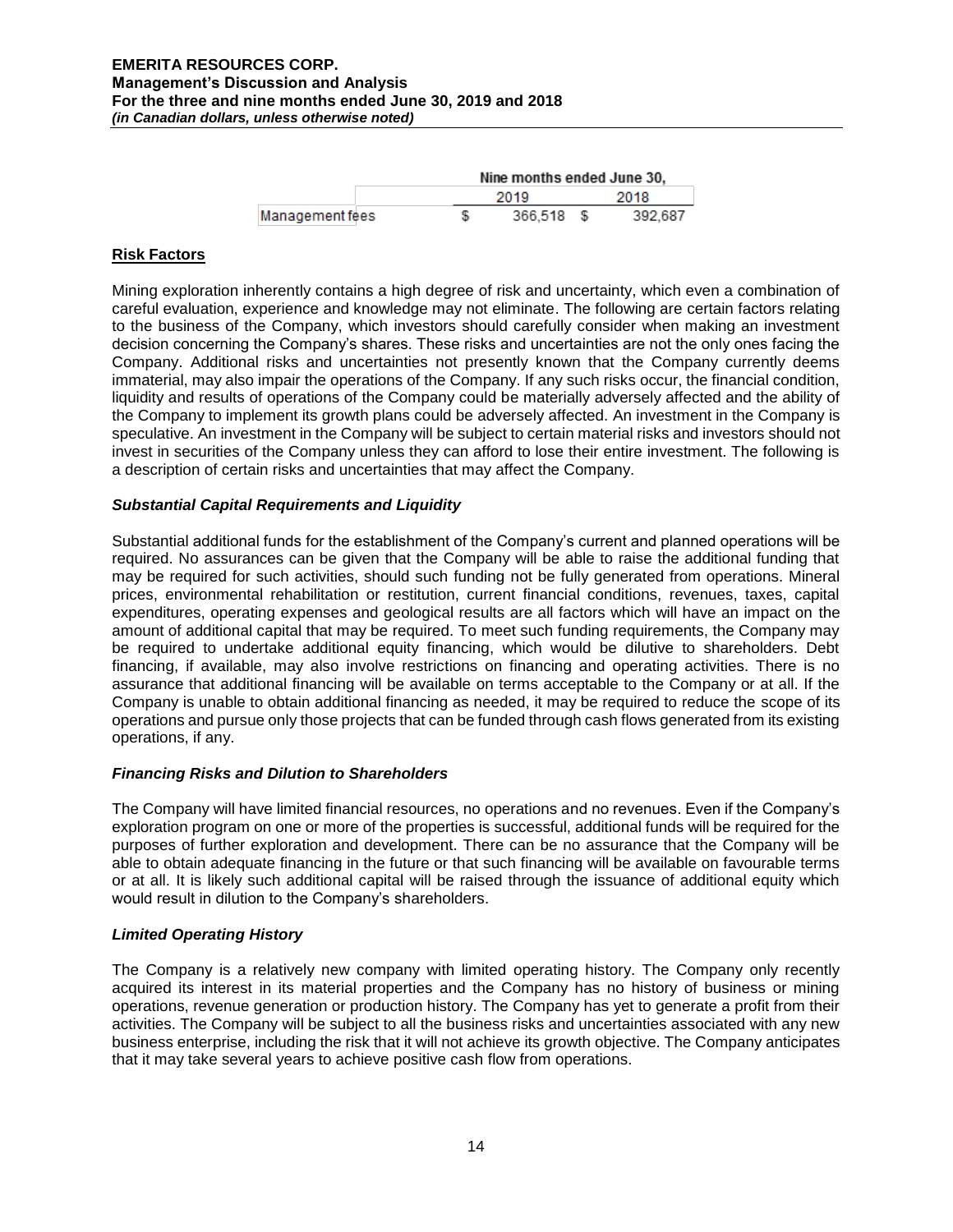### *No Mineral Resources or Mineral Reserves*

Resource exploration is a speculative business, characterized by a number of significant risks including, among other things, unprofitable efforts resulting not only from the failure to discover mineral deposits but also from finding mineral deposits that, though present, are insufficient in quantity and quality to return a profit from production. The marketability of minerals acquired or discovered by the Company may be affected by numerous factors which are beyond the control of the Company and which cannot be accurately predicted, such as market fluctuations, the proximity and capacity of milling facilities, mineral markets and processing equipment, and such other factors as government regulations, including regulations relating to royalties, allowable production, importing and exporting of minerals, and environmental protection, the combination of which factors may result in the Company not receiving an adequate return of investment capital.

The Company's properties are in the exploration stage only and, to date, no mineral resources or mineral reserves have been identified. Development of the Company's properties will follow only if favourable exploration results are obtained. The business of exploration for minerals and mining involves a high degree of risk. Few properties that are explored are ultimately developed into producing mines. There is no assurance that any mineral resources or mineral reserves will be identified or developed. The long-term profitability of the Company's operations will in part be directly related to the costs and success of its exploration programs, which may be affected by a number of factors.

Substantial expenditures are required to establish mineral resources and mineral reserves and to develop the mining and processing facilities and infrastructure at any site chosen for mining. Although substantial benefits may be derived from the discovery of a major mineralized deposit, no assurance can be given that minerals will be discovered in sufficient quantities to justify commercial operations or that funds required for development can be obtained on a timely basis.

### *Fluctuating Mineral Prices*

The economics of mineral exploration are affected by many factors beyond the Company's control, including commodity prices, the cost of operations, variations in the grade of minerals explored and fluctuations in the market price of minerals. Depending on the price of minerals, the Company may determine that it is impractical to continue a mineral exploration operation.

Mineral prices are prone to fluctuations and the marketability of minerals is affected by government regulation relating to price, royalties, allowable production and the importing and exporting of minerals, the effect of which cannot be accurately predicted. There is no assurance that a profitable market will exist for the sale of any minerals that may be found on the Properties.

### *Regulatory, Permit and License Requirements*

The current or future operations of the Company require permits from various governmental authorities, and such operations are and will be governed by laws and regulations that may concern, among other things, exploration, development, production, taxes, labour standards, occupational health, waste disposal, toxic substances, land use, environmental protection, site safety and other matters. Companies engaged in the exploration and development of mineral properties generally experience increased costs and delays in development and other schedules because of the need to comply with applicable laws, regulations and permits. There can be no assurance that all permits which the Company may require for facilities and the conduct of exploration and development operations on its properties will be obtainable on reasonable terms, or that such laws and regulations will not have an adverse effect on any exploration or development project which the Company might undertake.

Failure to comply with applicable laws, regulations and permitting requirements may result in enforcement actions, including orders issued by regulatory or judicial authorities causing operations to cease or be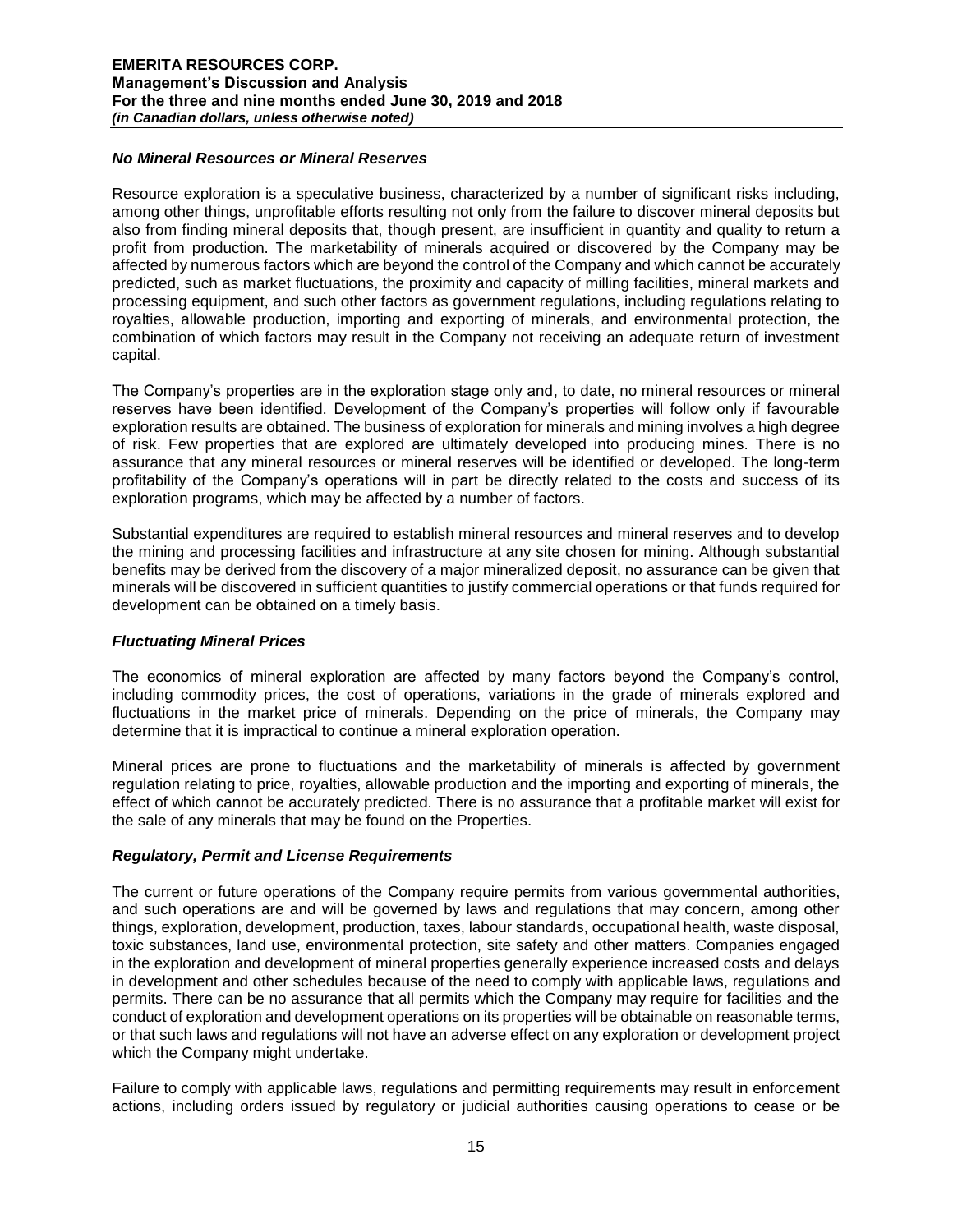curtailed and may include corrective measures requiring capital expenditures, installation of additional equipment or remedial actions. Parties engaged in exploration and development operations may be required to compensate those suffering loss or damage by reason of the exploration and development activities and may have civil or criminal fines or penalties imposed upon them for violation of applicable laws or regulations. Amendments to current laws, regulations and permits governing operations and activities of mineral companies, or more stringent implementation thereof, could have a material adverse impact on the Company and cause increases in capital expenditures or exploration and development costs, or require abandonment or delays in the development of new or existing properties.

With respect to the Aznalcóllar and Paymogo tender appeal processes, there can be no certainty with respect to further developments of the appeal or the results of any recourse initiated by the applicable governmental entities in Spain with respect to the tender processes. In addition, there can be no certainty with respect to the timing regarding any potential resolution of the tender review processes, the ability of the Company to be successful with its appeal or the potential for the Company to be awarded either project.

### *Title to Properties*

Acquisition of title to mineral properties is a very detailed and time-consuming process. Title to, and the area of, mineral properties may be disputed. The Company cannot give an assurance that title to some or all the Company's interest in its properties will not be challenged or impugned. Mineral properties sometimes contain claims or transfer histories that examiners cannot verify. A successful claim that the Company does not have the interest it understands it has in its properties could cause the Company to lose any rights to explore, develop and mine any minerals on such properties without compensation for its prior expenditures relating thereto.

# *Competition*

The mineral exploration and development industry is highly competitive. The Company will have to compete with other companies, many of which have greater financial, technical and other resources than the Company, for, among other things, the acquisition of minerals claims, leases and other mineral interests, as well as for the recruitment and retention of qualified employees and other personnel. Failure to compete successfully against other companies could have a material adverse effect on the Company and its prospects.

### *Reliance on Management and Dependence on Key Personnel*

The success of the Company will be largely dependent upon the performance of its directors and officers and the ability to attract and retain key personnel. The loss of the services of these persons may have a material adverse effect on the Company's business and prospects. The Company will compete with numerous other companies for the recruitment and retention of qualified employees and contractors. There is no assurance that the Company can maintain the service of its directors and officers or other qualified personnel required to operate its business. Failure to do so could have a material adverse effect on the Company and its prospects.

# *Environmental Risks*

The Company's exploration and appraisal programs will, in general, be subject to approval by regulatory bodies. Additionally, all phases of the exploration, development and mining business present environmental risks and hazards and are subject to environmental regulation pursuant to a variety of international conventions and national and local laws and regulations. Environmental legislation provides for, among other things, restrictions and prohibitions on spills, releases or emissions of various substances produced in association with exploration, development and mining operations. The legislation also requires that wells and facility sites be operated, maintained, abandoned and reclaimed to the satisfaction of applicable regulatory authorities. Compliance with such legislation can require significant expenditures and a breach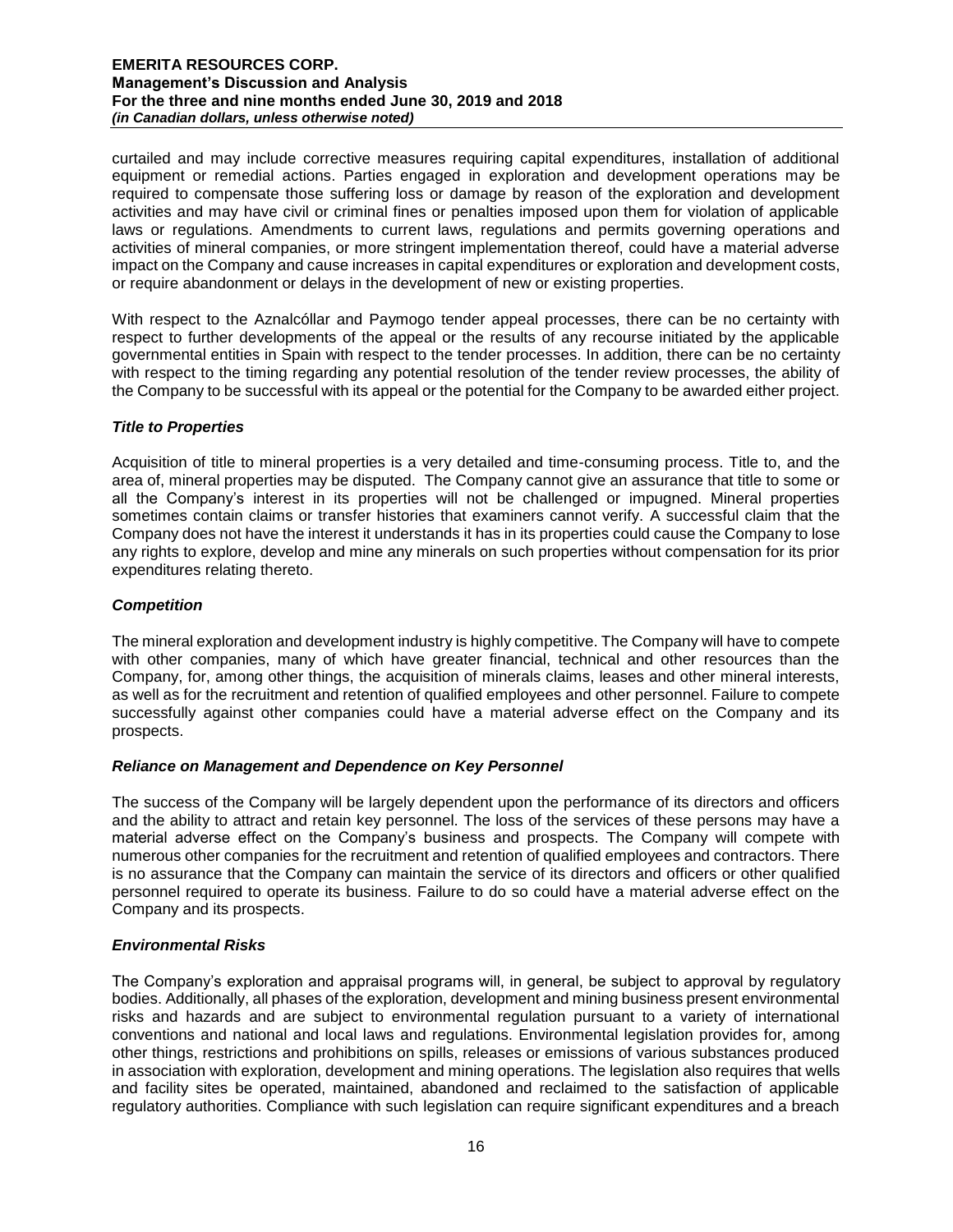may result in the imposition of fines and penalties, some of which may be material. Environmental legislation is evolving in a manner expected to result in stricter standards and enforcement, larger fines and liability and potentially increased capital expenditures and operating costs.

### *Local Resident Concerns*

Apart from ordinary environmental issues, the exploration, development and mining of the Company's properties could be subject to resistance from local residents that could either prevent or delay exploration and development of the properties.

# *Conflicts of Interest*

Certain of the directors and officers of the Company will be engaged in, and will continue to engage in, other business activities on their own behalf and on behalf of other companies (including mineral resource companies) and, as a result of these and other activities, such directors and officers may become subject to conflicts of interest. The *Business Corporations Act* (British Columbia) ("BCBCA") provides that in the event that a director has a material interest in a contract or proposed contract or agreement that is material to a Company, the director shall disclose his interest in such contract or agreement and shall refrain from voting on any matter in respect of such contract or agreement, subject to and in accordance with the BCBCA. To the extent that conflicts of interest arise, such conflicts will be resolved in accordance with the provisions of the BCBCA.

# *Foreign Operations*

The Company's properties are located in Spain and Brazil. As such, the Company's proposed activities with respect to its properties will be subject to governmental, political, economic and other uncertainties, including but not limited to expropriation of property without fair compensation, repatriation of earnings, nationalization, currency fluctuations and devaluations, exchange controls and increases in government fees, renegotiation or nullification of existing concessions and contracts, changes in taxation policies, economic sanctions and the other risks arising out of foreign governmental sovereignty over the areas in which the Company's operations will be conducted, as well as risks including loss due to civil strife, acts of war, insurrections and the actions of national labour unions. Future government actions concerning the economy, taxation, or the operation and regulation of nationally important facilities such as mines, could have a significant effect on the Company. No assurances can be given that the Company's plans and operations will not be adversely affected by future developments in Spain and/or Brazil. Any changes in regulations or shifts in political attitudes will be beyond the Company's control and may adversely affect the Company's business.

### *Uninsurable Risks*

Exploration, development and production operations on mineral properties involve numerous risks, including unexpected or unusual geological operating conditions, rock bursts, cave-ins, fires, floods, earthquakes and other environmental occurrences, any of which could result in damage to, or destruction of, equipment and mines, damage to life or property, environmental damage and possible legal liability. Although precautions to minimize risk will be taken, operations are subject to hazards that may result in environmental pollution and consequent liability that could have a material adverse impact on the business, operations and financial performance of the Company. It is not always possible to obtain insurance against all such risks and the Company may decide not to insure against certain risks as a result of high premiums or other reasons. Should such liabilities arise, they could have an adverse impact on the Company's results of operations and financial condition and could cause a decline in the value of the Company securities.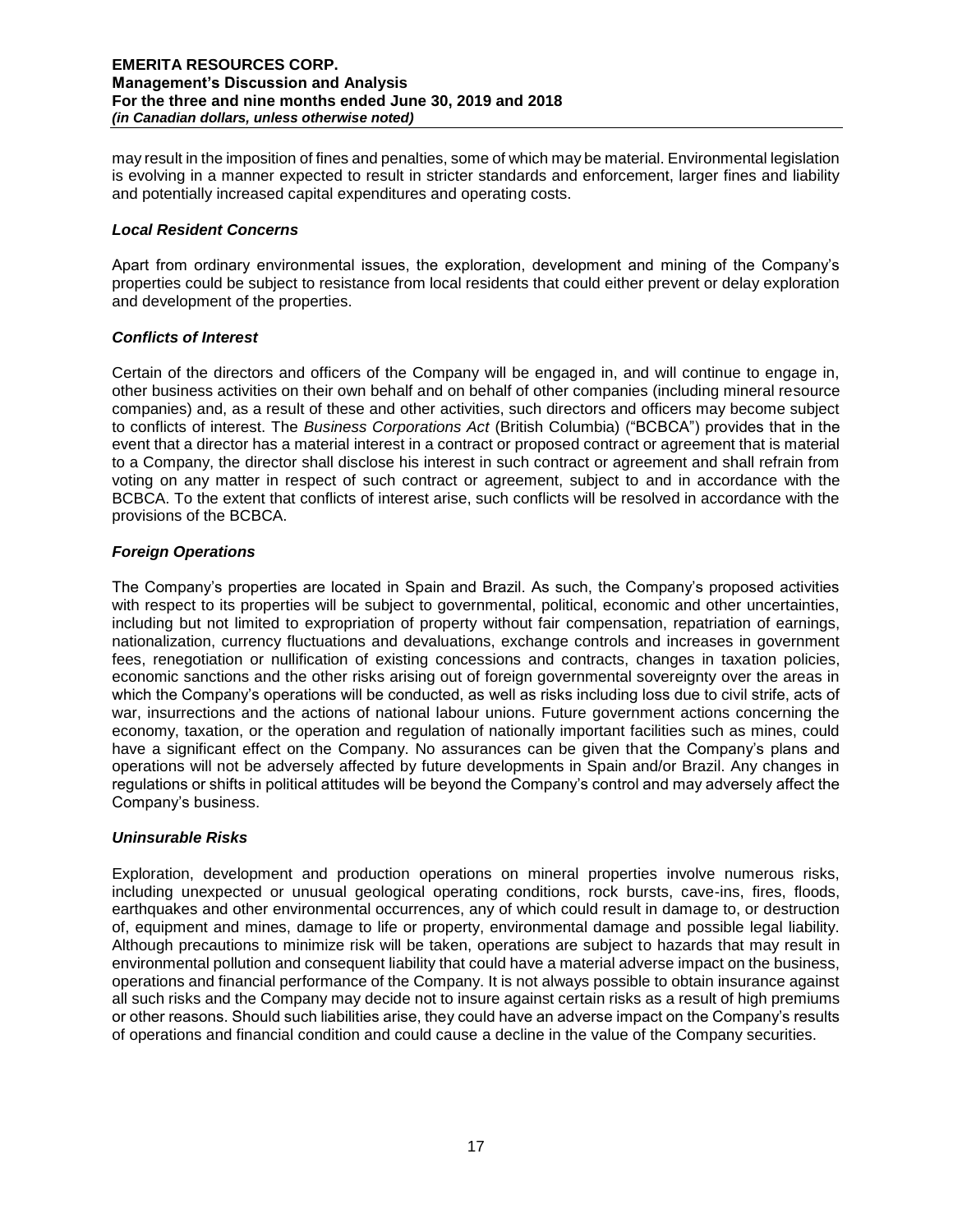# *Litigation*

The Company and/or its directors or officers may be subject to a variety of civil or other legal proceedings, with or without merit.

# **Subsequent Events**

On July 12, 2019, the Company closed the second and final tranche of its private placement (see Note 6). The Company issued 1,445,000 common shares at a price of \$0.10 per share for aggregate gross proceeds of \$144,500.

# **Outstanding Share Data**

As at the date of this MD&A, the Company has:

- 1) 50,614,165 common shares outstanding;
- 2) 6,205,919 warrants outstanding, with expiry dates ranging between December 20, 2019 and July 12, 2021. If all of the warrants were exercised, 6,205,919 shares would be issued for gross proceeds of \$4,696,700.
- 3) 1,050,000 stock options outstanding with expiry dates ranging between August 29, 2021 and October 24, 2021. If all of the options are exercised, 1,050,000 shares would be issued for gross proceeds of \$525.000.